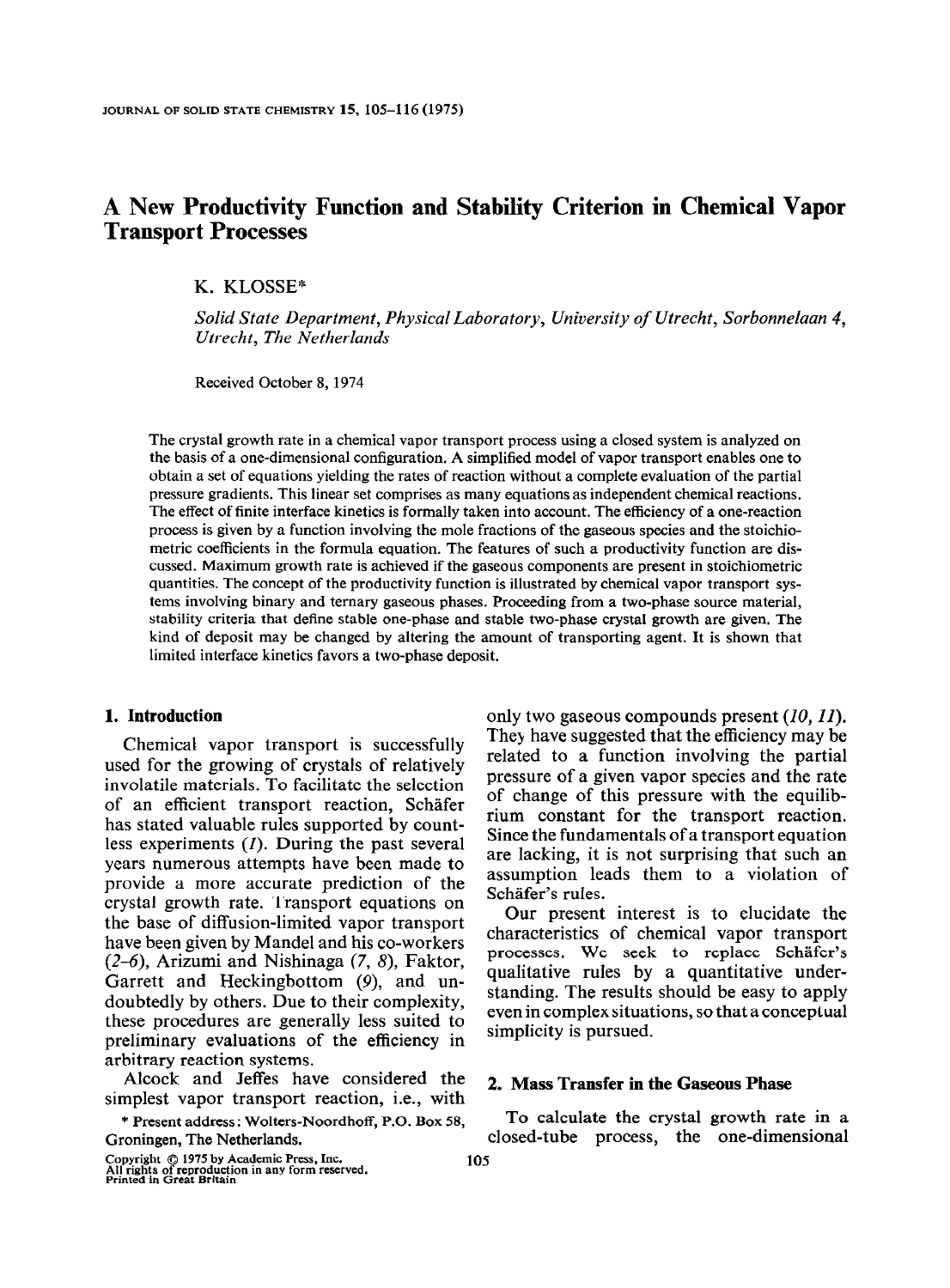system shown in Fig. 1 will be used. The solid-gas interfaces are parallel planes distance 1 apart. The chemical transport taking place from one temperature zone to the other, can be considered to consist of three steps :

(i) Transition of source material to the vapor phase by means of a chemical reaction and the formation of gaseous compounds of limited stability at  $y = 0$ .

(ii) Mass transport in the gaseous phase from the source zone at  $y = 0$  to the seed site at  $y = l$ .

(iii) Decomposition of the vapor phase and deposition of a solid phase at the solidgas interface at  $y = l$ .

It is usually a reasonable assumption that (ii) will be the rate determining step. Then the pseudo-equilibrium chemical thermodynamics at the solid-gas interfaces are of major importance. Concentration gradients in the gas phase caused by the temperature difference are the actual driving forces in mass transfer by diffusion. In the steady state these concentration gradients can be maintained by the continuous supply of material at  $y = 0$  and its removal from the gaseous phase at  $y = l$ .

Consider a chemical vapor transport system in which the material transport is based on one or more reactions of the general type

$$
0 = \sum_{i} v'_{ri} A_i(s, l) + \sum_{i} v_{ri} B_i(g) \qquad (1)
$$

where  $v'_{ri}$  and  $v_{ri}$  are the stoichiometric coefficients of the solid or liquid compound  $A_t$  and the gaseous compound  $B_t$  in reaction r. The reactions take place at both interfaces



FIG. 1. Physical arrangement of a closed-tube process and schematic representation of the corresponding temperature distribution.

in opposite directions. The equilibrium constant corresponding to Eq. (1) may be written

$$
K_r = \prod_i p_i^{\nu_{i'}} \tag{2}
$$

in which  $p_i$  is the partial pressure of species *i*. In all cases gases will be treated as ideal.

Since the applied temperature difference is relatively small, the partial pressure differences are small as well. In other words,  $\Delta p_i \ll p_i$  with  $\Delta p_i = p_i(y = l) - p_i(y = 0)$ .

We will make use of  $Ap_i'$  only if we are dealing with parameters that are related to pressure gradients rather than to the partial pressures themselves. For example, material transfer by diffusion will be expressed in terms of  $\Delta p_i'$ .

We will trigger our theoretical analysis of the crystal growth rate by introducing the rate of reaction  $\xi_r$ , one for each independent chemical reaction taking place at both interfaces. These rates of reaction are related to the flux of species *i* in the gaseous phase, denoted  $J_i$ , by

$$
\sum_{i} v_{ri} \dot{\xi}_r = J_i O \tag{3}
$$

where  $O$  is the cross-sectional area of the growth tube. Usually, these fluxes are calculated. However, note that the number of species generally exceeds the number of reactions greatly. Therefore, we will now present a sequence of steps leading to relationships from which the complete set of  $\xi$ . values may be obtained straightforwardly. Hence, a considerable reduction of the number of simultaneous equations will be achieved by using rates of reaction instead of individual fluxes.

The assumption of uniform pressure gradients permits the flux to be written as

$$
J_i = -\frac{D}{lRT} \Delta p_i + \frac{v}{RT} p_i \tag{4}
$$

where  $D$  is a diffusion coefficient;  $R$  is the universal gas constant;  $T$  is the absolute temperature; and  $v$  is the laminar flow rate. We have assumed that  $D, T, v$ , and  $p<sub>i</sub>$  do not vary appreciably with position and have used averaged quantities. The diffusion term,  $-D \Delta p_i / IRT$ , describes the flux of species i with respect to a general reference frame. In its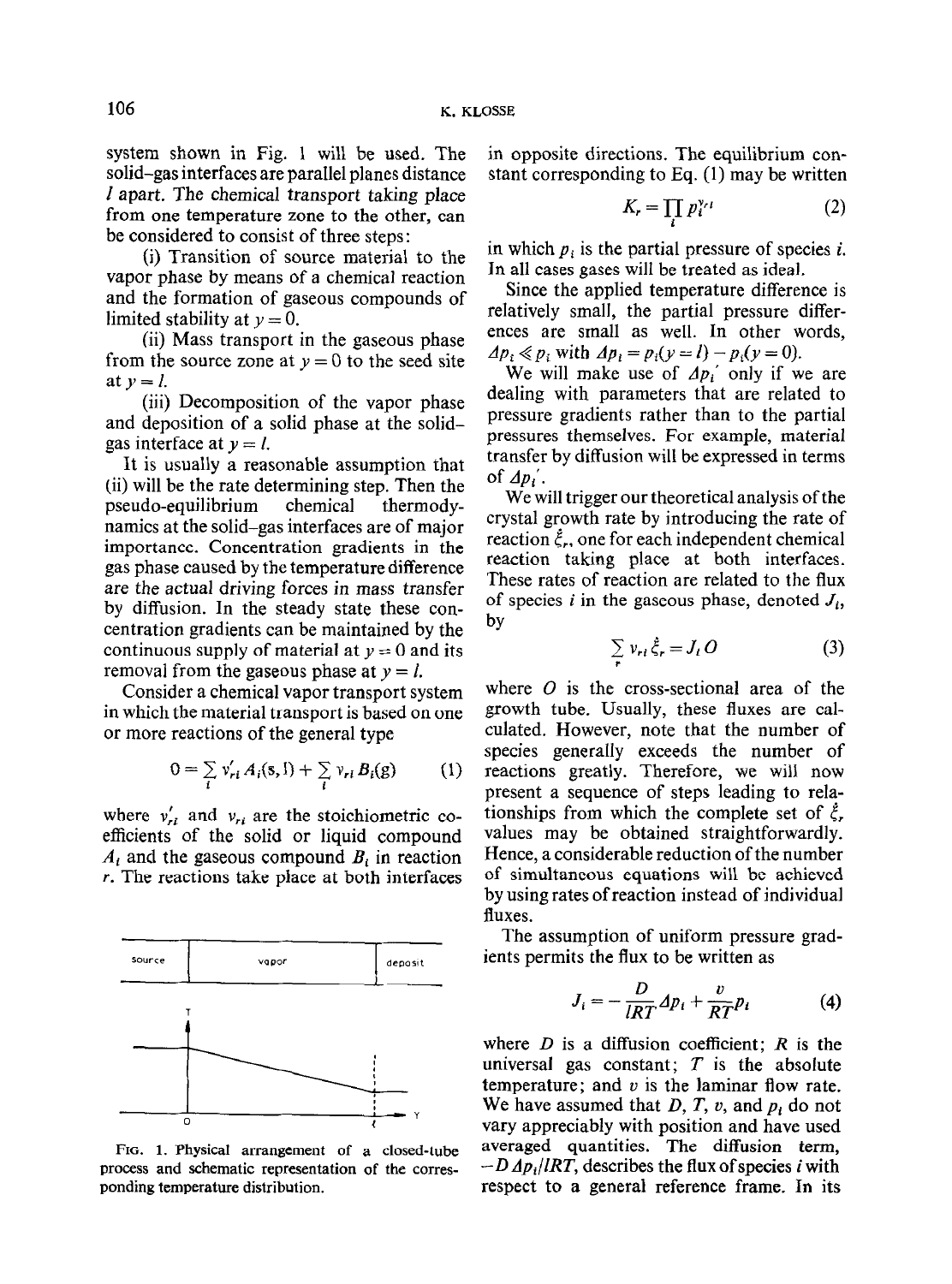turn, this reference frame is moving with a velocity  $v$  with respect to the solid-gas interfaces at either side,

$$
v = \frac{RT}{P} \sum_{i} J_i \tag{5}
$$

where  $P = \sum_i p_i$  represents the total pressure.

Let us say a few words on more accurate transport equations. Multicomponent diffusion coefficients like  $D_{ij}$  may be used but nonlinear equations result. However, for most chemical transport reactions, these corrections are small compared to the uncertainties in the thermodynamic data. Generally, the use of multicomponent diffusion coefficients is a waste of computer time  $(12)$ .

At high pressures, thermal convection must be taken into account. The ratio of the mass transfer by thermal convection and diffusion depends on the ampoule geometry and certain fluid dynamical parameters of the gaseous phase  $(13, 14)$ . All we need do is adapt diffusion coefficient  $D$  in Eq. (4). Such refinements, however, do not strike at the roots of the present theory.

In fact, we need not know the fluxes of the individual species explicitly for our analysis. From Eqs. (4) and (5), in the approximation  $\Delta \ln p_i = \Delta p_i / p_i$ , we obtain

$$
\Delta \ln p_i = \frac{IRT}{D} \left( \sum_j \frac{J_j}{P} - \frac{J_i}{P_i} \right). \tag{6}
$$

In view of Eq. (3) and using mole fractions,  $x_i = p_i/P$ , Eq. (6) becomes

$$
\Delta \ln p_i = \frac{IRT}{ODP} \sum_{r} \left( \sum_{j} v_{rj} - \frac{v_{rl}}{x_i} \right) \xi_r. \tag{7}
$$

We notice that the factor  $lRT/ODP$  is independent of total pressure because of  $D \propto P^{-1}$ .

Till now, no use was made ofthe relationship between the set of  $\Delta p_i$  values and the small shifts of the equilibrium constants caused by the temperature gradient :

$$
(1 - \alpha_r) \Delta \ln K_r = \sum_i v_{ri} \Delta \ln p_i \qquad (8)
$$

where  $\Delta \ln K_r$  stands for  $\ln K_r(y=l)$  –  $\ln K$ ,  $(y = 0)$  and  $\alpha$ , is a kinetic parameter. The

effect of finite surface reaction rates can be accounted for by requiring that parameter  $\alpha$ . depend on the ci ystal growth rate, according to some law, in such a way that  $0 \le \alpha_r \le 1$ . Generally, if the growth rate vanishes,  $\alpha$ , vanishes as well.  $\alpha_r = 0$  is the situation of perfect equilibrium composition at both interfaces and it is the starting point for most calculations on diffusion controlled chemical vapor transport processes.  $\alpha_r = 1$  describes the situation of extreme kinetic hindrance at the interfaces in comparison with the mass transfer in the gaseous phase. In dissociative sublimation, for example, the gaseous phase and the growing crystal have the same composition. Since this situation does not require real diffusion, the material transfer is apparently not the slowest and rate determining step. As mentioned previously, we use average values for the partial pressures. That is why, mathematically, it does not matter whether the deviation from thermodynamical equilibrium comes from the kinetic hindrance at the source or at the seed site. This can be seen as follows. In both cases the average partial pressures are intermediate between the equilibrium values that belong to the upper and lower temperatures. It will be shown shortly that these partial pressures Vor the related mole fractions are the quantities that govern the characteristics of chemical vapor crystal growth.

Now, we are able to couple the rates of reaction and the thermodynamics of the transport process. Substitution of Eq. (7) into Eq. (8) leads to a set of simultaneous equations

$$
\sum_{s} a_{rs} \dot{\xi}_{s} = -\frac{ODP}{IRT} (1 - \alpha_{r}) \Delta \ln K_{r}, \qquad (9)
$$

the coefficient  $a_{rs}$  being given by

$$
a_{rs} = a_{sr} = \sum_{i} \frac{v_{ri} v_{si}}{x_i} - \sum_{i} v_{ri} \sum_{i} v_{si}. \quad (10)
$$

We see that the total number of equations equals the number of independent chemical reactions. Since both the right-hand side of Eq. (9) and the coefficients  $a_{rs}$  are evaluated, easily, the rates of reaction can be derived without difficulty.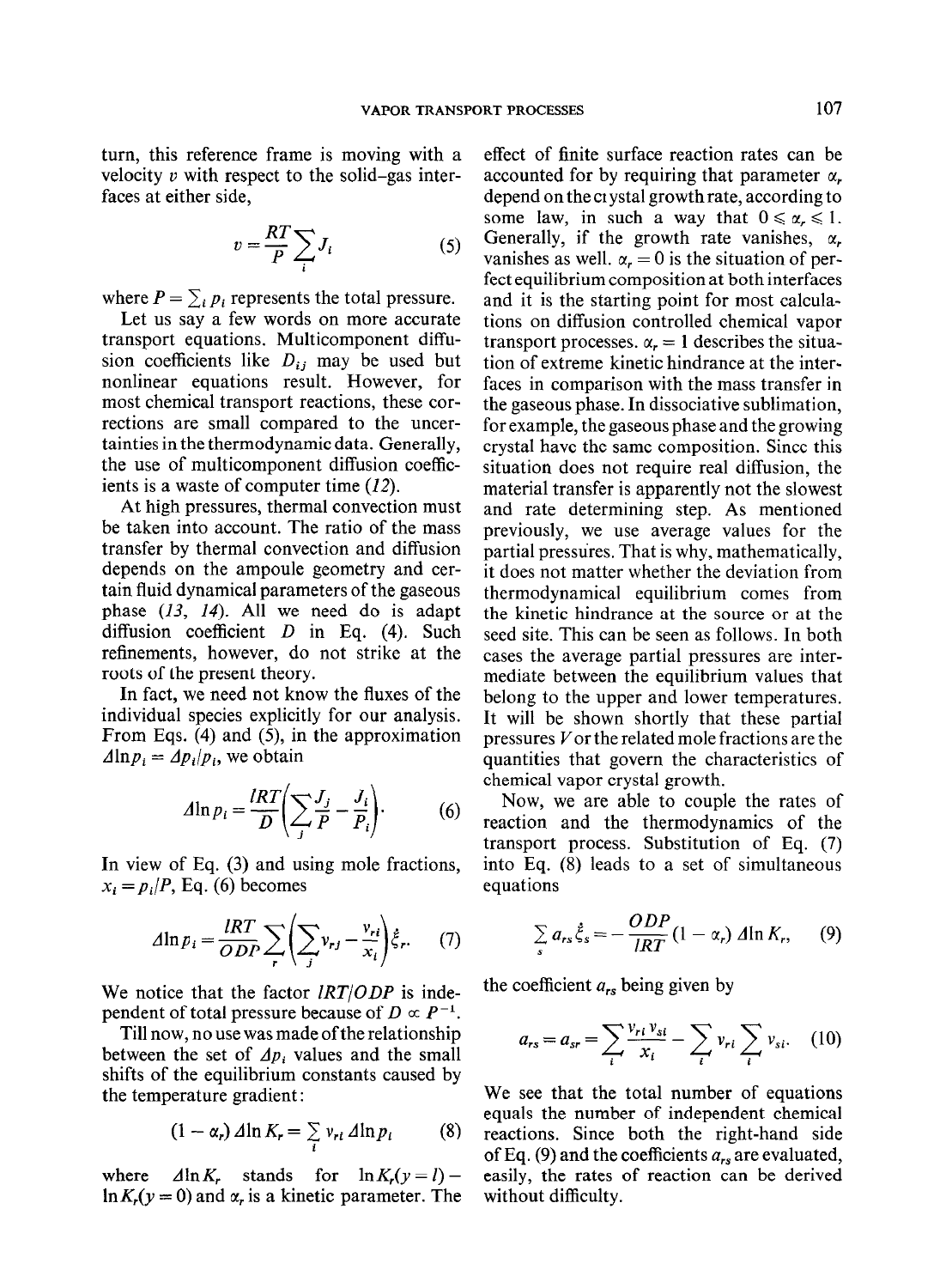# 3. Productivity Function

In the case of a one-reaction system the rate of reaction becomes [cf. Eq. (9)]:

$$
\dot{\xi} = -\frac{ODP}{IRT}(1-\alpha)\Delta \ln KF \qquad (11)
$$

where  $F$  is a productivity function defined by

$$
F = \left[\sum_{i} \frac{v_i^2}{x_i} - \left(\sum_{i} v_i\right)^2\right]^{-1}.\tag{12}
$$

We see that the rate of reaction, and therefore, the crystal growth rate, are directly proportional to this productivity function. Once the stoichiometric coefficients are specified, the productivity function is entirely determined by the mole fractions  $x$ . It is demonstrated in Appendix A that  $F$  is always positive and takes its maximum value when  $x_i = \hat{x}_i$ ,

$$
\hat{x}_i = |v_i| / \sum_j |v_j| \tag{13}
$$

which gives the maximum

$$
F_{\mathbf{m}} = \left[ \left( \sum_{i} |v_i| \right)^2 - \left( \sum_{i} v_i \right)^2 \right]^{-1} . \tag{14}
$$

From Eq.  $(11)$ , we see that the crystal growth rate decreases as the kinetic parameter  $\alpha$ increases. We shall postpone our discussion of this subject to Section 6.

For better understanding, we present an apparent contradiction between the theoretical productivity function and the experimental observations. For CdS, as an example of dissociative sublimation, we have

$$
2CdS(s) \leftrightharpoons 2Cd(g) + S_2(g). \tag{15}
$$

If the gaseous phase consists merely of Cd and  $S_2$  in stoichiometric ratio, Eq. (13) is automatically satisfied and  $F = F_m$ . Moreover, substituting the coefficients into Eq. (14) we find  $F_m = \infty$ . In order to avoid an infinitely fast growth rate we have  $\alpha = 1$ . For the gaseous phase, mass transfer is quite easy here; it is merely the flow of the gas as a whole, i.e., without diffusion.

Not all the sublimation experiments belong to this category. The presence of an inert gas or an additional reaction requires a certain diffusion process:  $F_m \neq \infty$ .

Generally, as soon as gaseous products are present at both sides of the transport equation we have  $F_m \neq \infty$ .

Lastly, we present an expression for the pressure gradient in a one-reaction process. Combining Eqs.  $(7)$ ,  $(11)$ , and  $(12)$  we find

$$
\Delta \ln p_i = S_i (1 - \alpha) \, \Delta \ln K \tag{16}
$$

where we have introduced

$$
S_i = \left(\frac{v_i}{x_i} - \sum_j v_j\right) F,\tag{17}
$$

$$
S_i = -\frac{1}{2} \frac{\partial \ln F}{\partial v_i}.
$$
 (18)

We call  $S_i$  a stabilityu fnotion because of its role in stability considerations, as will be shown presently.

# 4. Binary Gaseous Phase

Plots of the productivity function versus the equilibrium constant at fixed total pressure are given in Fig. 2 for the reaction

$$
X(s,1) + 2Z(g) \rightleftharpoons XZ_2(g) \tag{19}
$$

and in Fig. 3 for

$$
4X(s, 1) + Z_4(g) \rightleftharpoons 4XZ(g). \tag{20}
$$



FIG. 2. Productivity function versus equilibrium constant at fixed total pressure for  $X(s, l) + 2Z(g) \rightleftharpoons$  $XZ_2(g)$ .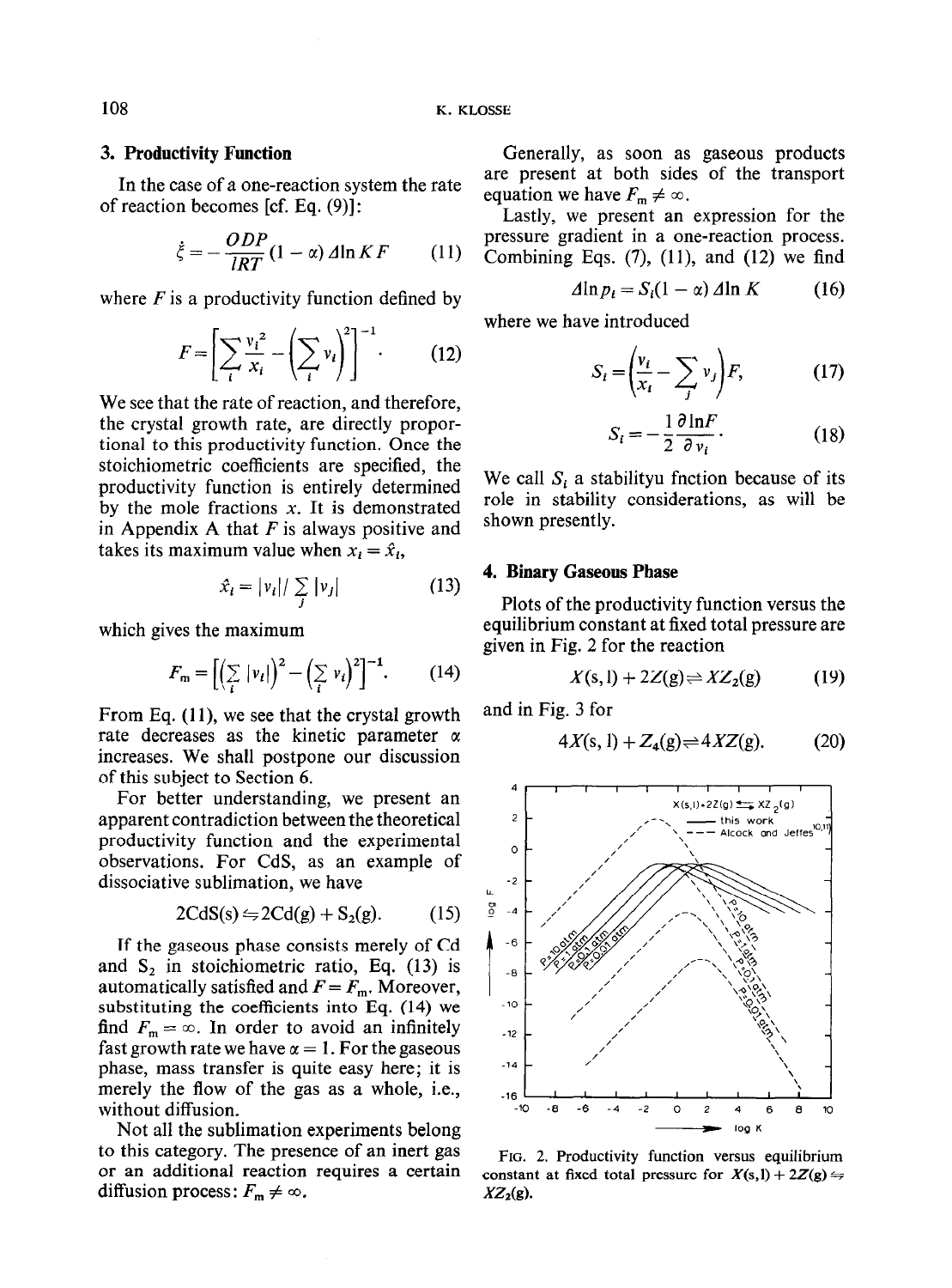

FIG. 3. Productivity function versus equilibrium constant at fixed total pressure for  $4X(s,1) + Z_4(g) \rightleftharpoons$  $4XZ(g)$ .

A change in total pressure displaces the curves only laterally. Generally, a factor of 10 in P has the same effect as a factor of  $10^{z_i v_i}$  in K. This is consistent with the fact that the mole fractions in a binary gaseous mixture and consequently the productivity function are unambiguously determined by  $K/P^{\Sigma_i v_i}$  within the constraint of  $\sum_i x_i = 1$ . Therefore, we have given in Fig. 4, the productivity function as a function of  $K/P^{n-1}$  for the general formula reaction

$$
nX(s,1) + Z_n(g) \le nXZ(g). \tag{21}
$$

Before turning to more complex reactions, let us digress briefly to make a comment on a productivity function, introduced by Alcock and Jeffes (10, II) for the same reactions as given in Eqs. (19) and (20). They defined a productivity function

$$
P.F. = p_{XZ_{(n)}} \frac{dp_{XZ_{(n)}}}{dK}
$$
 (22)

which was claimed to be a measure of the amount of material transported per unit increment of K. Their values are reproduced in Figs. 2 and 3. It will be clear that such a productivity function has very little to do with the experimental growth rate. In addition



FIG. 4. Productivity function against  $K/P^{n-1}$  for  $nX(\mathbf{s},\mathbf{l}) + Z_n(\mathbf{g}) \leftrightharpoons nXZ(\mathbf{g}).$ 

to the exaggerative influence of total pressure, the variation with the equilibrium position cannot be correct. In Fig. 3, the more the reaction is shifted towards the extreme left, the greater the growth rate. Such a dependence contradicts one of the basic statements given by Schafer: reactions for which the equilibrium position is extreme are unsuitable for chemical transport (I).

## 5. Ternary Gaseous Phase

Reactions involving three gaseous components can be written

$$
X_n Y_m(s, l) + Z_n(g) \leftrightharpoons nXZ(g) + mY(g). \quad (23)
$$

The composition of the gaseous components and their stoichiometric coefficients may be chosen independently. Then, the composition of the nongaseous phase follows from conservation constraints. As an example, we present the transformation of a few reactions used in chemical vapor transport experiments

$$
CdS(s) + I_2(g) \Leftrightarrow CdI_2(g) + \frac{1}{2}S_2(g), \quad (24a)
$$
  
2GaAs(s) + GaI\_3(g) \Leftrightarrow 3GaI(g) + \frac{1}{2}As\_4(g),  
(24b)

$$
Pt(s) + 2CO(g) + Br_2(g) \Leftrightarrow Pt(CO)_2Br_2(g).
$$
\n(24c)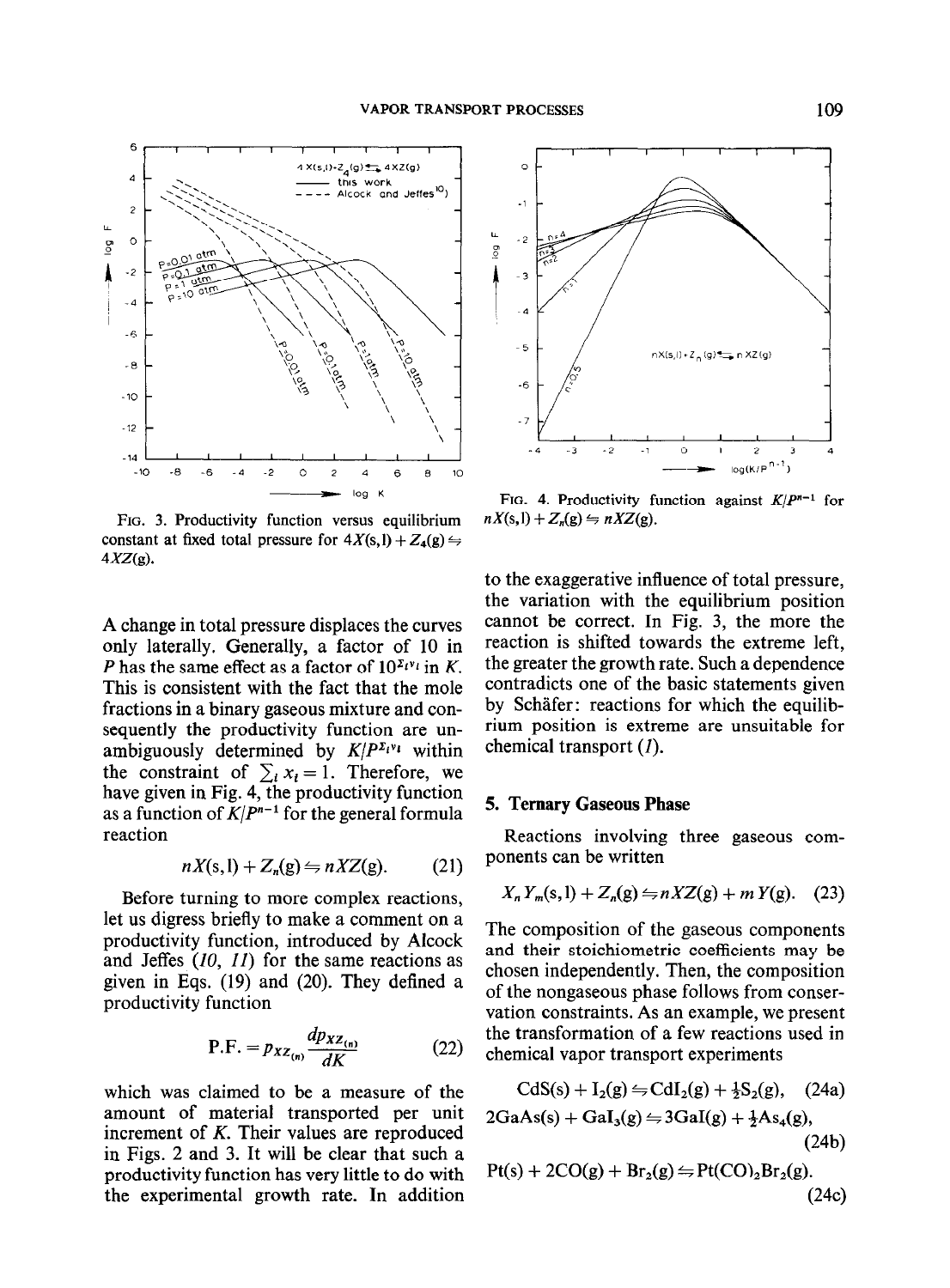We use the following procedures (i) Take the correct stoichiometric coefficients : (ii) assign the parts of  $Z_n$ , XZ and Y; (iii) subtract Z as defined by  $Z_n$  from  $XZ$  to obtain  $X$ ; and (iv) derive  $X_n Y_m$ . As a result, we obtain

$$
[Cd]_1[S_2]_{1/2} + [I_2]_1 \leftrightharpoons [Cd] [I_2] + \frac{1}{2} [S_2], \quad (25a)
$$

$$
[\text{Ga}_{2/3}]_3[\text{As}_4]_{1/2} + [\text{Ga}_{1/3}I]_3
$$
  
\n
$$
\cong 3[\text{Ga}_{2/3}][\text{Ga}_{1/3}I] + \frac{1}{2}[\text{As}_4], \quad (25b)
$$
  
\n
$$
[\text{Pt(CO)}_2]_1[\text{CO}]_{-2} + [\text{Br}_2]_1
$$
  
\n
$$
\cong [\text{Pt(CO)}_2][\text{Br}_2] - 2[\text{CO}]. \quad (25c)
$$

This method may be complicated, but its disadvantage is fully compensated for by the resulting simplicity of the general mathematical problem.

Let us now return to the basic formula reaction [Eq. (23)]. The presence of three components in the gaseous phase leaves us two degrees-of-freedom as to the composition in terms of mole fractions. In addition to the ratio  $K/P^{\Sigma_{i}v_{i}}$ , we need a relation to specify the composition. We will discuss two different possibilities that cover most cases of practical interest.

First, we consider the one-phase source, with only one nongaseous compound,  $X_n Y_m$ , present. If we introduce a transporting agent  $Z_n$ , the gaseous products XZ and Y are formed in stoichiometric quantities according to Eq. (23), so that

$$
mx_{XZ} = nx_Y. \t\t(26)
$$

Again the productivity function will be uniquely determined by the ratio  $K/P^{n+m-1}$ and the stoichiometric coefficients,  $n$  and  $m$ . If  $m = 0$  we have the situation of a binary gaseous phase, as already discussed. The effect of a third gas component is demonstrated in Figs. 5 and 6, where productivity functions versus  $K/P^{n+m-1}$  are displayed for  $n = 1$  and  $n = 3$ , respectively.

Second, we will discuss the consequences of a two-phase starting material. In addition to the component  $X_n Y_m$ , there is a second solid or liquid phase present at the source site, fixing the partial pressure of species Y

$$
X_n Y_m(s, l) \leftrightharpoons X_n Y_k(s, l) + (m - k) Y(g). \quad (27)
$$

In Section 6 we will discuss the case in which  $X_n Y_k(s, l)$  is present in the seed zone. Therefore,



FIG. 5. Productivity function versus  $K/P^m$  for  $XY_m(s,1) + Z(g) \leftrightharpoons XZ(g) + mY(g)$  using a one-phase source material.



FIG. 6. Productivity function versus  $K/P^{m+2}$  for  $X_3 Y_m(s, l) + Z_3(g) \leftrightharpoons 3XZ(g) + mY(g)$  using a onephase source material.

we now bypass the question of an additional transport reaction involving  $X_n Y_k$  analogous to Eq. (23).

Since Eq. (27) gives us a partial pressure and not a mole fraction we still need the total pressure. Then the productivity function will depend on *n*, *m*, *K*, *P*, and  $p<sub>r</sub>$ . Due to the extension of the number of parameters to be specified, a general representation in graphical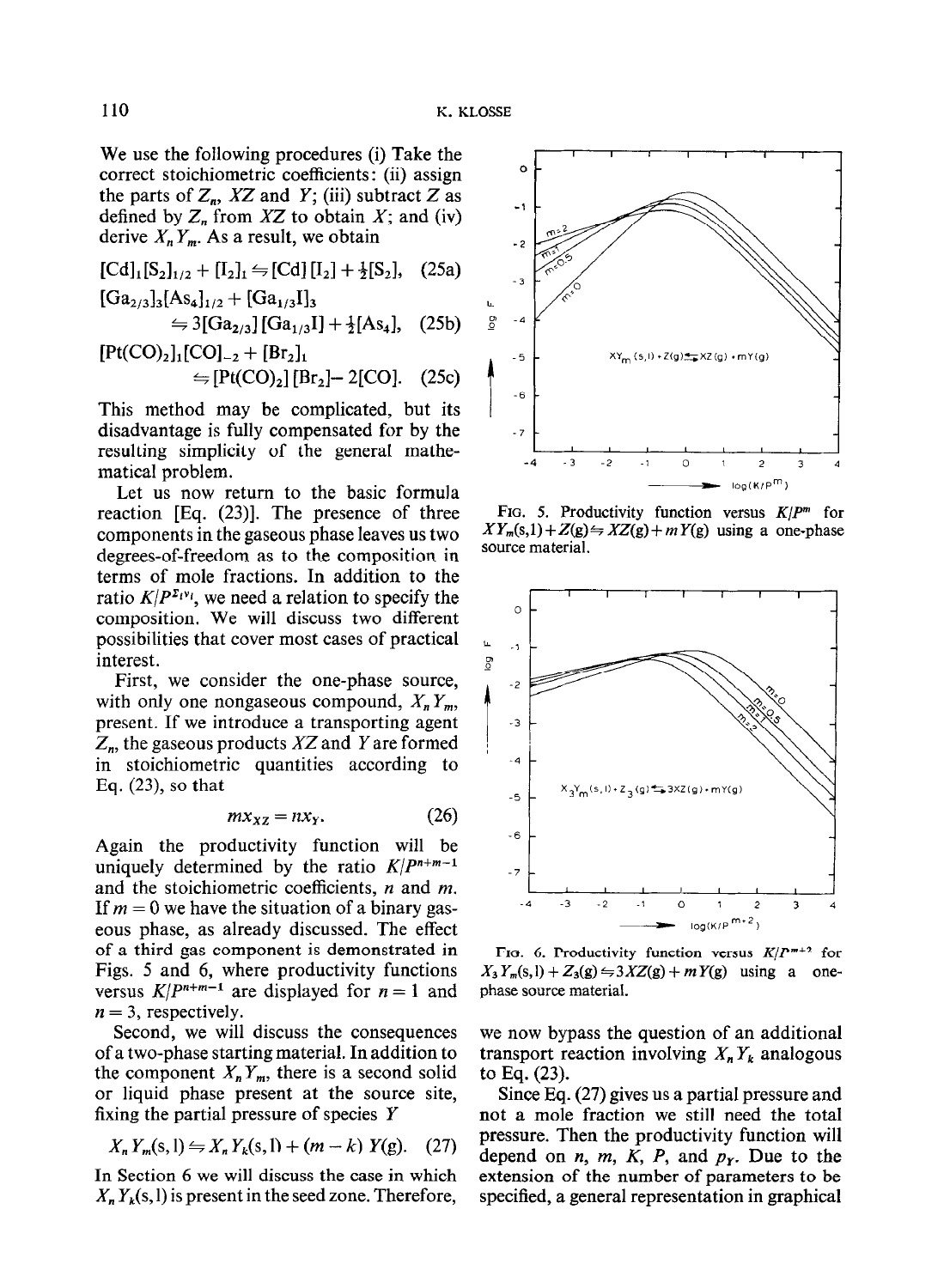

FIG. 7. Productivity function versus the amount of transport agent for  $X_3 Y(s, l) + Z_3(g) \leftrightharpoons 3XZ(g) +$  $Y(g)$ ,  $K = 10^{-4}$ ; relative importance of the gaseous components on the basis of the partial pressures according to: (1) XZ,  $Y \ge Z_3$  and (2)  $Z_3 \ge XZ$ , Y for a one-phase source where  $p_{XZ} = 3p_Y$ , and (3)  $XZ \ge Z_3 \ge$  $Y$ ,(4)  $XZ \gg Y \gg Z_3$ , (5)  $Y \gg XZ \gg Z_3$ , (6)  $Z_3 \gg XZ \gg Y$ ,  $(7) Z_3 \ge Y \ge XZ$ , and (8)  $Y \ge Z_3 \ge XZ$  for a two-phase source where  $p<sub>y</sub>$  is constant.

form becomes impracticable. Hence, we illustrate the theory by choosing a special chemical vapor transport process, i.e.

$$
X_3 Y(s, l) + Z_3(g) \ominus 3XZ(g) + Y(g),
$$
  

$$
K = 10^{-4}. \quad (28)
$$

Since the equilibrium constant  $K$  is fixed, the productivity function can be given as a function of total pressure for diverse values of  $p<sub>y</sub>$ . However, in chemical transport processes it is often more convenient to use a parameter that is a measure of the amount of transporting agent. Therefore, we take instead of total pressure,

$$
z = p_{XZ} + np_{Z_n}.\tag{29}
$$

Figure 7 shows the productivity function as a function of  $z$  for a one-phase source and a two-phase source,  $p_Y = 1$ ,  $10^{-2}$ , and  $10^{-4}$  atm. Note that the highest growth rate is achieved using a one-phase starting material. This is a general rule that follows immediately from the above extremum considerations.

To obtain a clearer understanding of the productivity function one has to be conscious of the dominating effect of the minority component. If, for example,  $x_{z_n} \ll x_{xz}, x_y$  the productivity function takes up the asymptotic value  $F = x_{z}$ . For this reason we have mentioned the relative importance of the components in Fig. 7. The corresponding asymptotic

#### TABLE I

ASYMPTOTIC EXPRESSIONS FOR THE PRODUCTIVITY FUNCTION OF THE REACTION  $X_n Y_m(s, l) + Z_n(g) \leftrightharpoons nX2(g) + mY(g)$ 

| One-phase source, $p_y = (m/n) p_{xy}$            |                                                                              |
|---------------------------------------------------|------------------------------------------------------------------------------|
| $p_{XZ}, p_Y \geqslant p_{Z}$ .                   | $F = z^{n+m-1} K^{-1} n^{1-m} m^m (n+m)^{-1}$                                |
| $p_{\lambda} \geqslant p_{\lambda Z}, p_{\gamma}$ | $F = z^{-(n+m-1)/(n+m)} K^{1/(n+m)} n^{(m-1)/(n+m)} m^{-m/(n+m)} (n+m)^{-1}$ |
|                                                   | Two-phase source, $p_Y = constant$                                           |
| $p_{XZ} \geqslant p_{Z_n} \geqslant p_Y$          | $F = z^{-1} v_{\rm v} m^{-2}$                                                |
| $p_{XZ} \geqslant p_Y \geqslant p_{Z_n}$          | $F = z^{n-1} K^{-1} p_r^m$                                                   |
| $p_Y \ge p_{XZ} \ge p_{Z}$                        | $F = z^n K^{-1} p_Y^{m-1}$                                                   |
| $p_{Z_n} \geqslant p_{XZ} \geqslant p_Y$          | $F = z^{-1} v_{r} n m^{-2}$                                                  |
| $p_{Z_n} \geqslant p_Y \geqslant p_{XZ}$          | $F = z^{-1+1/n} K^{1/n} p_v^{-m/n} n^{-1-1/n}$                               |
| $p_Y \ge p_{Z_n} \ge p_{XZ}$                      | $F = z^{1/n} K^{1/n} p^{-1-m/n} n^{-2-1/n}$                                  |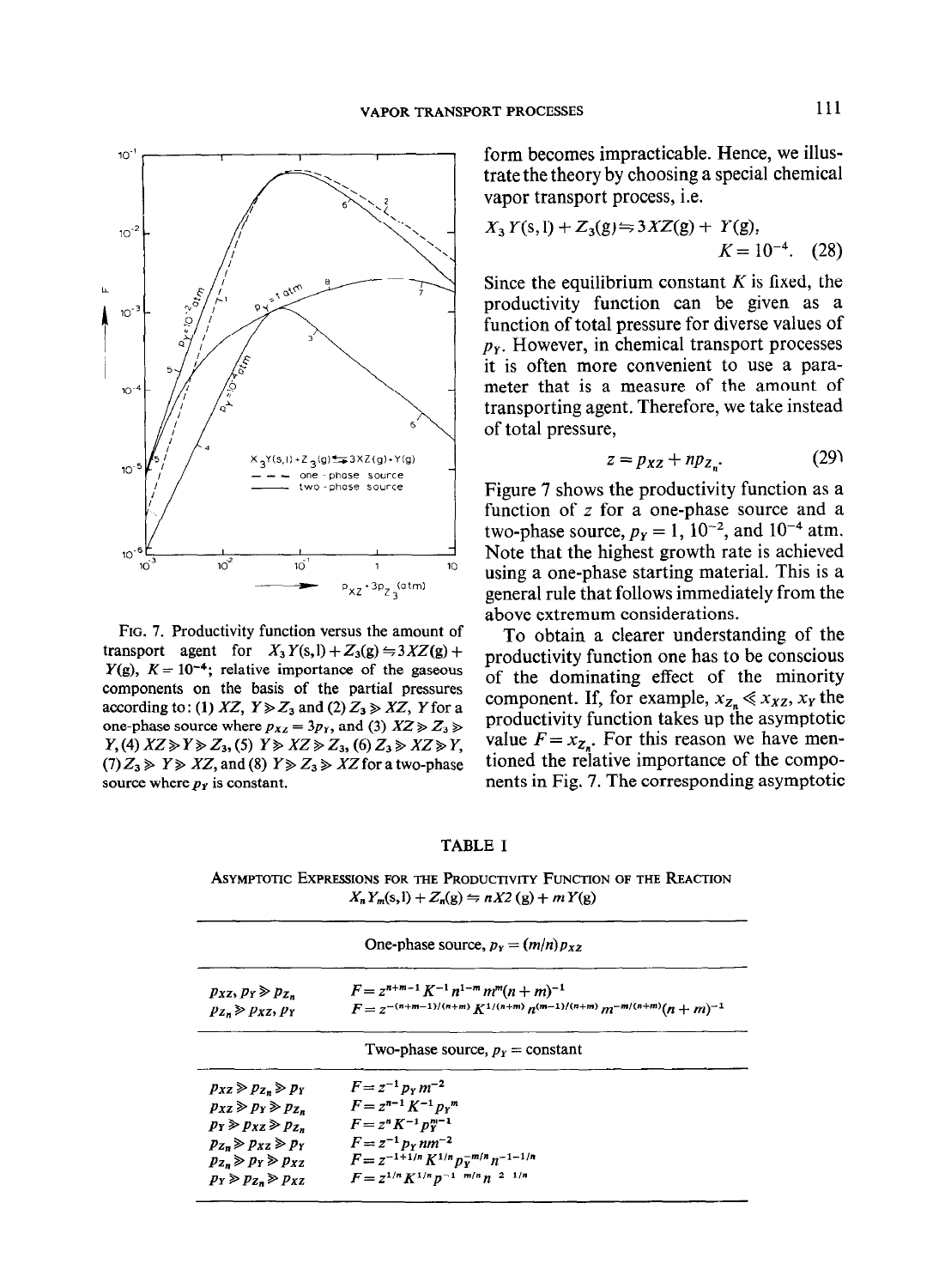

transport agent for  $X_3 Y(s, l) + Z_3(g) \leftrightharpoons 3XZ(g) +$ 

expressions of the productivity function are where  $r = 1$ , 2. Since the coefficient  $a_{rr}$  is the

function  $S_i$  being proportional to  $\Delta \ln p_i$  be negative. [cf. Eq. (16)]. Figure 8 shows that  $S_i$  differs appreciably from zero only if species  $i$  is  $II$ . Two-Phase Deposit present in a minor concentration. In that case present in a minor concentration. In that case The seed consists of  $A_1$  and  $A_2$  and two equa-<br>asymptotic values are  $S_i = 1/(n + m)$  for  $XZ$  tions must be satisfied and  $Y$  using a one-phase source material and  $S_i = 1/v_i$  in all other cases.

# 6. Stability Considerations

$$
X_n Y_m(s,1) + Z_n(g) \leftrightharpoons nXZ(g) + mY(g). \quad (30)
$$

In the presence of a two-phase source material Generally, we obtain the partial pressure of compound Y was fixed  $\zeta_r^{III} = -\frac{ODP}{IRT} [a_{ss}(1 - \alpha_r) \Delta \ln K_r]$ 

$$
X_n Y_m(s, l) \leftrightharpoons X_n Y_k(s, l) + (m - k) Y. \tag{31}
$$

Now consider the possibility of a seed consisting of both  $X_n Y_m$  and  $X_n Y_k$ . Thus, in addition to Eq. (30), we must use a second transport reaction involving  $X, Y_k$ 

$$
X_n Y_k(s, l) + Z_n(g) \leftrightharpoons nXZ(g) + kY(g). \quad (32)
$$

We wilt consider this problem more generally and put the reactions in the form

$$
0 = A_1(s, l) + \sum_i v_{1i} B_i(g), \qquad (33a)
$$

$$
0 = A_2(s, l) + \sum_{i} v_{2i} B_i(g), \qquad (33b)
$$

where  $v_{1i} = v_{2i}$  for  $i \neq h$ , so that species h acts the part of compound  $Y$ . We must distinguish between the following situations.

## I. One-Phase Deposit

As an example,  $A_2$  is not present in the seed zone and the crystal growth is carried out exclusively by reaction (33a), so that

$$
a_{11}\dot{\xi}_1{}^I = -\frac{QDP}{IRT}(1-\alpha_1) \Delta \ln K_1.
$$
 (34)

FIG. 8. Stability function versus the amount of This gives us the general solution [cf. Eq.  $(11)$ ]:

$$
\dot{\xi}_r^I = -\frac{ODP}{IRT} (1 - \alpha_r) \Delta \ln K_r / a_{rr} \tag{35}
$$

listed in Table I. reciprocal of the productivity function it is The importance of the minority component always positive. If the applied temperature is demonstrated once more by the stability gradient permits crystal growth,  $\Delta \ln K_r$  must gradient permits crystal growth,  $\Delta \ln K_r$  must

$$
a_{11} \dot{\xi}_1^H + a_{12} \dot{\xi}_2^H = -\frac{ODP}{IRT} (1 - \alpha_1) \Delta \ln K_1,
$$
\n(36)

In Section 5 we met a growth reaction of the  
type  

$$
a_{21}\xi_2^{\mu} + a_{22}\xi_2^{\mu} = -\frac{ODP}{IRT}(1 - \alpha_2) \Delta \ln K_2.
$$

$$
X_{\mu}Y_{\mu}(s, 1) + Z_{\mu}(s) = nXZ(s) + mY(s).
$$
 (30) (37)

partial pressure of compound Y was fixed  
ring to  

$$
\xi_r^H = -\frac{ODP}{IRT} [a_{ss}(1 - \alpha_r) \Delta \ln K_r
$$

$$
X_n Y_m(s, l) \Leftrightarrow X_n Y_n(s, l) + (m - k) Y. \quad (31) \qquad -a_{sr}(1 - \alpha_s) \Delta \ln K_s | a \qquad (38)
$$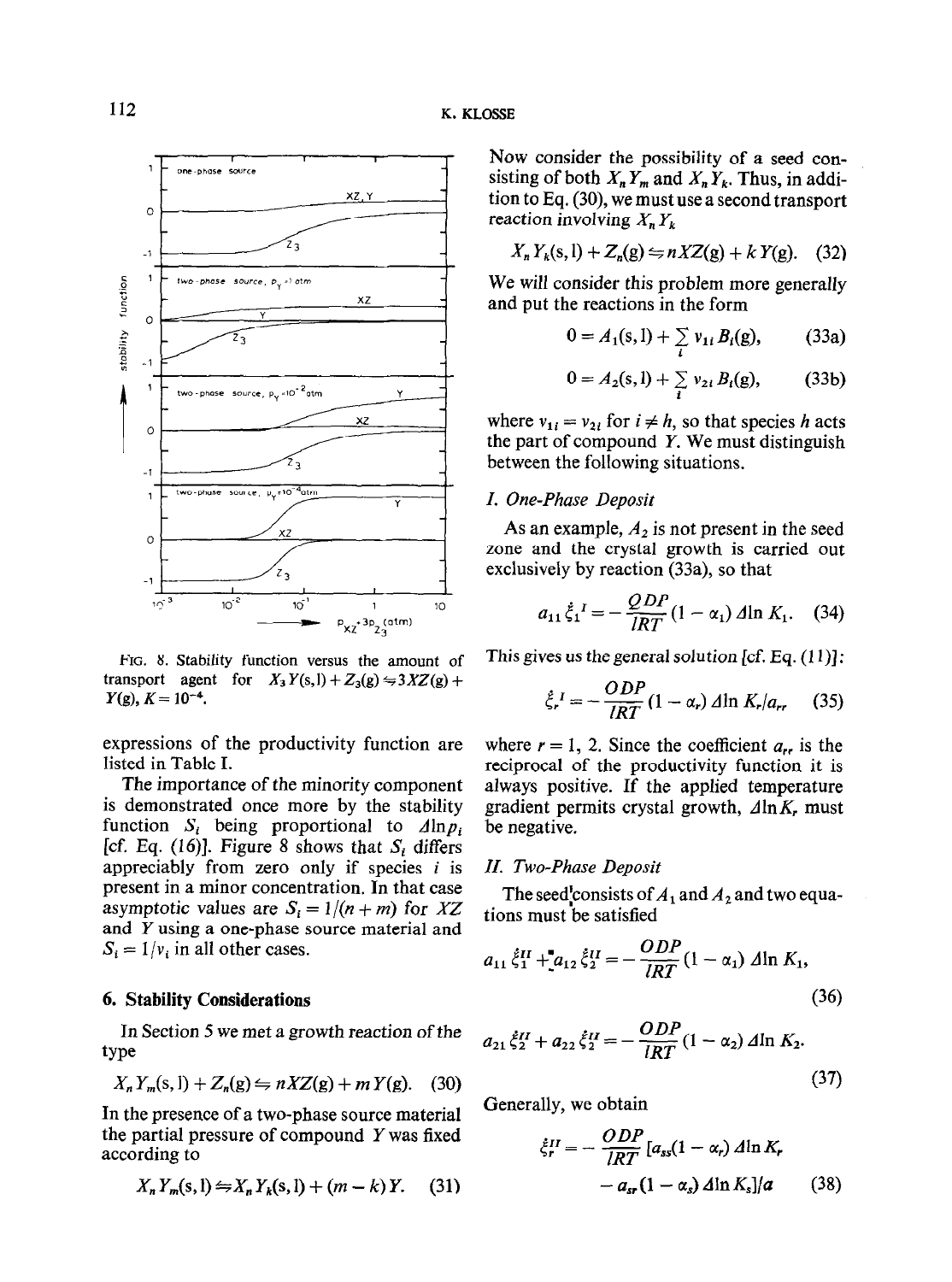where  $r=1$ ,  $s=2$  or  $r=2$ ,  $s=1$ , and  $a=$  $a_{11}a_{22} - a_{12}a_{21}$ . It is proved in Appendix B that  $a$  is always positive.

First, let us discuss qualitatively the possible results. If  $\xi_1^H > 0$  and  $\xi_2^H > 0$ , a deposit will result consisting of  $A_1$  and  $A_2$  in amounts proportional to the respective rates of reaction, i.e., two-phase crystal growth makes the condition

$$
\dot{\xi}_1^H > 0
$$
 and  $\dot{\xi}_2^H > 0.$  (39)

On the other hand, if  $\xi_1^H > 0$  and  $\xi_2^H < 0$ ,  $A_2$ moves towards the source zone up to depletion of the seed with respect to  $A_2$ . Then, a onereaction process takes over and a one-phase deposit of  $A_1$  is formed. Thus, stable onephase growth of  $A_1$  requires

$$
\dot{\xi}_1^H > 0
$$
 and  $\dot{\xi}_2^H < 0$ . (40)

Note that the situation of both  $\dot{\zeta}_1^H < 0$  and  $\xi_2^H$  < 0 cannot be reconciled with the premisses  $\Delta \ln K_1 < 0$  and  $\Delta \ln K_2 < 0$ . To investigate stable one-phase growth of  $A_r$ , we may restrict ourselves to requiring that  $\dot{\xi}_s^{II} < 0$ . In view of Eq. (38) we get

$$
a_{rr}(1-\alpha_s) \Delta \ln K_s - a_{rs}(1-\alpha_r) \Delta \ln K_r > 0.
$$
\n(41)

With the aid of the stability function [Eq. (17)] written in the form

$$
S_{rt} = \left(\frac{v_{rt}}{x_i} - \sum_j v_{rj}\right) / a_{rr} \tag{42}
$$

 $a_{rs}$  [Eq. (10)] may be related to  $a_{rr}$  by

$$
a_{rs} = a_{rr} \left( 1 + \sum_{j} \left( v_{si} - v_{ri} \right) S_{ri} \right). \tag{43}
$$

Since  $a_{rr} > 0$  and  $v_{ri} = v_{si}$  for  $i \neq h$ , Eq. (41) may be written

$$
(1 - \alpha_s) \Delta \ln K_s - [1 + (v_{sh} - v_{rh}) S_{rh}] \times (1 - \alpha_r) \Delta \ln K_r > 0. \quad (44)
$$

Starting from a two-phase material consisting of both  $A_r$ , and  $A_s$ , the growth of  $A_r$  is stable provided that

$$
(v_{sh}-v_{rh})S_{rh}>\frac{(1-\alpha_s)\,\Delta\ln K_s}{(1-\alpha_r)\,\Delta\ln K_r}-1.\qquad(45)
$$

Since for  $\xi_s^H = 0$  we have  $\alpha_s = 0$ , the demarcation between stable one-phase growth of  $A_r$  and stable two-phase growth of  $A_r + A_s$ is not affected by the kinetics of  $A_s$ . Thus, if  $\alpha$ increases, the right-hand side of Eq. (45) also increases. This means that kinetic hindrance always favors the existence region of two-phase crystal growth.

Let us illustrate the stability criterion [Eq. (45)] on the basis of

$$
X_3 Y(s, l) + Z_3(g) \le 3XZ(g) + Y(g), \quad (46a)
$$
  

$$
X_3 Y_{3/2}(s, l) + Z_3(g) \le 3XZ(g) + \frac{3}{2}Y(g).
$$
  
(46b)

The equilibrium constants are taken  $K_1 =$  $10^{-4}$ ,  $K_2 = 10^{-4}$ ,  $10^{-5}$ , and  $10^{-6}$ , corresponding to  $p_y = 1$ , 10<sup>-2</sup>, and 10<sup>-4</sup> atm, respectively. Figure 9 gives the kind of deposit as a function of  $z = p_{xz} + 3p_{z_3}$  and the ratio  $(1 - \alpha_1) \Delta \log K_1/(1 - \alpha_2) \Delta \log K_2$ . We see that the two regions of stable one-phase crystal growth are separated from each other by a zone of two-phase growth (shaded area).



FIG. 9. Two-phase crystal growth (shaded area) separates the existence regions of stable one-phase growth in the case of a two-phase source and the reactions: (1)  $X_3 Y(s, l) + Z_3(g) \Rightarrow 3XZ(g) + Y(g)$  and (2)  $X_3 Y_{3/2}(s,l) + Z_3(g) \leftrightharpoons 3XZ(g) + 3/2 Y(g)$  using  $K_1 = 10^{-4}$  and  $K_2 = 10^{-4}$  ( $p_Y = 1$  atm),  $10^{-5}$  ( $p_Y =$  $10^{-2}$  atm),  $10^{-6}$  ( $p_Y = 10^{-4}$  atm).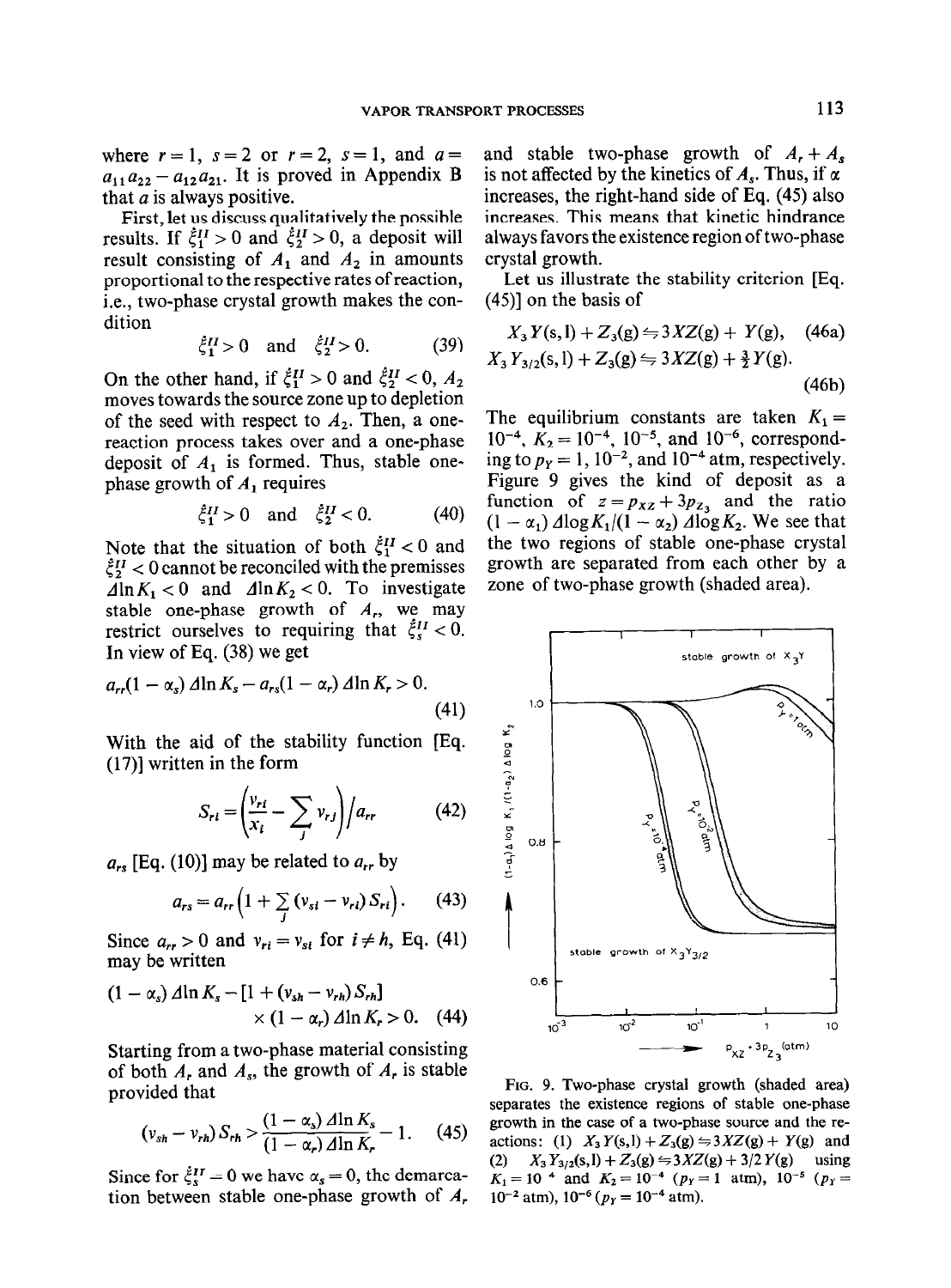Growth rates are presented in the upper part of Fig. 10 for  $K_1 = 10^{-4}$ ,  $\Delta \log K_1 = -0.4$ ,  $K_2 = 10^{-6}$ ,  $\Delta \log K_2 = -0.5$ ,  $p_Y = 10^{-4}$  atm, and  $\alpha_1 = \alpha_2 = 0$ . The ratio of  $p<sub>x</sub>$  over the actual deposit and its equilibrium value over a two-phase seed are presented in the lower part of Fig. 10. The values are obtained from [cf. Eq. (31)]:

$$
\begin{aligned} \n\Delta \ln p_Y &= \left[ (1 - \alpha_1) \, \Delta \ln K_1 \right. \\
&\quad - (1 - \alpha_2) \, \Delta \ln K_2 \right] / (1 - \frac{3}{2}) \quad (47) \n\end{aligned}
$$

for a two-phase seed and from Eq. (17) for a one-reaction situation.

Up to this point, no explicit relation was used for the kinetic parameter  $\alpha$ . To demonstrate the effect of interface kinetics, we take a



FIG. 10. Growth rates in units ODP/IRT (upper part) and the ratio of  $p<sub>x</sub>$  over the actual deposit and its equilibrium value,  $p_Y$ <sup>o</sup>, over a two-phase seed (lower part) as a function of the amount of transport agent for the reactions: (1)  $X_3 Y(s, l) + Z_3(g) \leftrightharpoons 3XZ(g) +$  $Y(g)$  and (2)  $X_3 Y_{3/2}(s, l) + Z_3(g) \leftrightharpoons 3XZ(g) + 3/2 Y(g)$ using  $K_1 = 10^{-4}$ ,  $K_2 = 10^{-6}$  ( $p_Y = 10^{-4}$  atm),  $\Delta \log K_1 =$  $-0.4$ ,  $\triangle A \log K_2 = -0.5$ ,  $\alpha_2 = 0$ . Solid lines correspond to the situation where kinetic hindrance of  $X_3 Y$ is absent, i.e.,  $\alpha_1 = 0$ . Dashed lines are based on  $\alpha_1 =$ 0.05 at the point where the growth of  $X_3 Y + X_3 Y_{3/2}$ passes into the growth of  $X<sub>3</sub>Y$ .

traditional dependence on crystal growth rate and partial pressures  $V$  (hindrance of crystallization) according to

$$
\alpha \propto \dot{\xi} / \prod_{i, v_i > 0} p^{v_i} \tag{48}
$$

Thus,  $\alpha$  vanishes if  $\dot{\xi}$  approaches zero. The dashed curves in Fig. 10 correspond with  $\alpha_1 =$ 0.05 at the demarcation between the two-phase growth of  $X_3 Y + X_3 Y_{3/2}$  and the one-phase growth of  $X_3 Y$ , while  $\alpha_2 = 0$ , as above. Note the decrease of the growth rate of  $X_3$  Y in both the two-phase and one-phase growth situations. Furthermore, there is considerable broadening of the two-phase region. We see that the growth of pure  $X_3 Y_{3/2}$  is completely insensitive to kinetic hindrance at the  $X_3 Y$ side, as expected. Finally, the partial pressure of Y over a two-phase deposit is no longer a constant inasmuch as  $\alpha_1$  in Eq. (47) varies according to Eq. (48).

#### 7. Summary and Conclusions

The crystal growth rate for a chemical vapor transport process in a closed system has been discussed. To elaborate on this, the process was supposed to be a combination of simultaneous chemical reactions. A relatively simple model of vapor transport [Eq. (5)] leads to a set of equations that are linear in rates of reaction [Eq. (9)]; the coefficients depend on mole fractions and stoichiometric coefficients [Eq. (IO)].

We have introduced a productivity function that is proportional to the crystal growth rate in a one-reaction system [Eq. (I2)]. It has been shown that a function designed by Alcock and Jeffes (IO, II) falls in this regard. We have proved that maximum efficiency coincides with stoichiometry of the gaseous phase [Eqs. (13) and (14)]. General reaction types involving binary and ternary gaseous phases have been used to illustrate the theory. We have demonstrated the predominant effect of a minority gaseous component on crystal growth rate (Table I).

Using a two-phase starting material we have analyzed the conditions under which one-phase and two-phase deposits may be expected. A stability criterion has been formulated and discussed [Eq. (45)]. We have shown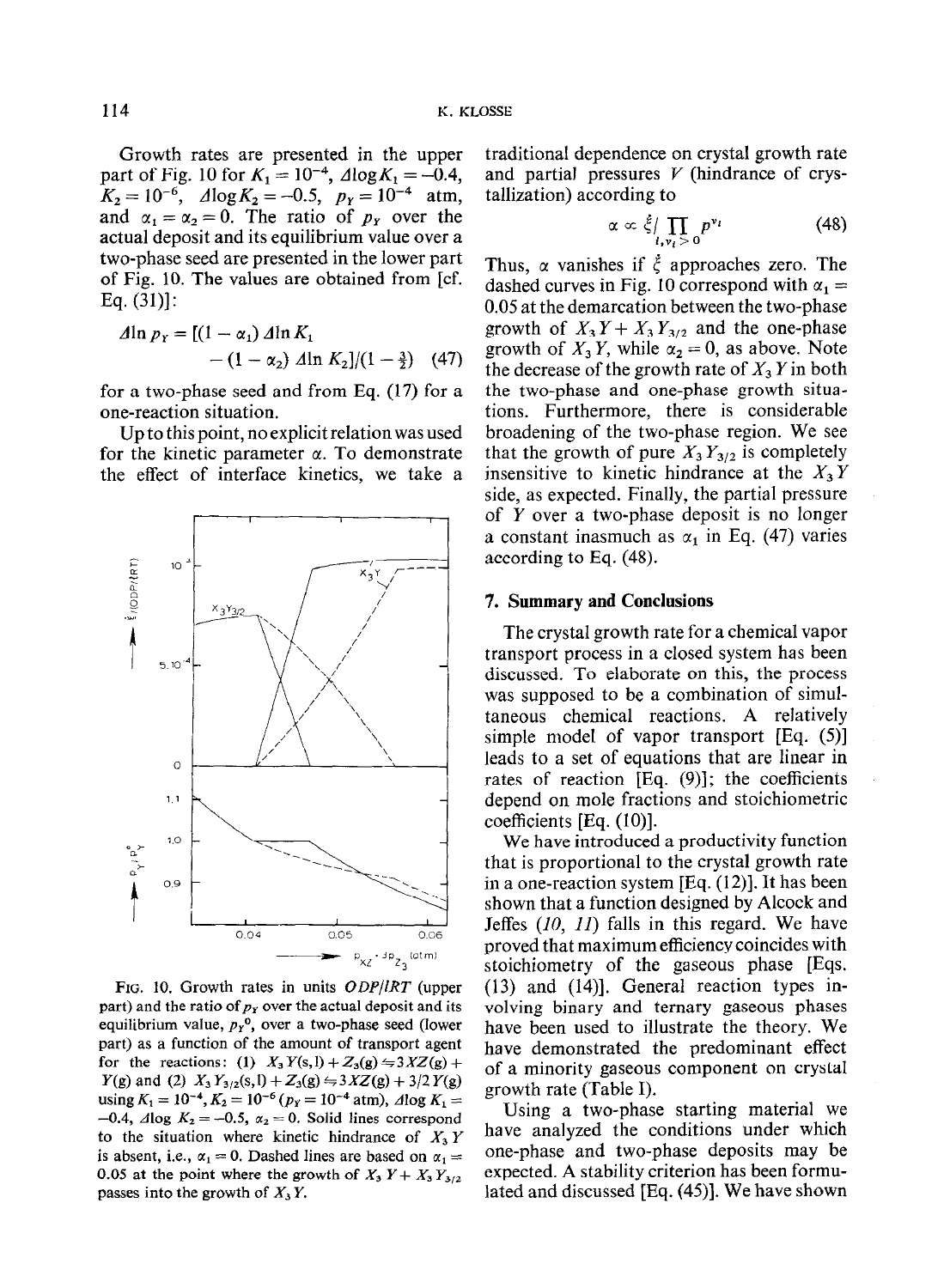that limited interface kinetics decrease the growth rate and favors two-phase deposits. Moreover, the demarcation between onephase and two-phase growth is essentially changed by kinetics of the adjacent one-phase material.

## Appendix A

For completeness we will discuss the extremum of the productivity function  $F$  by considering

$$
1/F = \sum_{i} \frac{v_i^2}{x_i} - \left(\sum_{i} v_i\right)^2
$$

where the mole fractions are restricted by  $0 < x_i < 1$  and  $\sum_i x_i = 1$ . The latter restraint can be used to eliminate, say,  $x_h$ . Thus we have

$$
\frac{\partial (1/F)}{\partial x_i} = -\frac{v_i^2}{x_i^2} + \frac{v_h^2}{x_h^2}, \qquad i \neq h.
$$

From the extremum condition  $\partial(1/F)/\partial x_i = 0$ and the restriction  $\sum_i x_i = 1$ , we obtain  $\hat{x}_i$  as the value of  $x_i$ , for which both  $1/F$  and F are extreme

$$
\hat{x}_i = |v_i| / \sum_j |v_j|.
$$

This result leads to the extremum

$$
F_{\rm m} = 1/[(\sum_{i} |v_i|)^2 - (\sum_{i} v_i)^2]
$$

which is always positive. The kind of extremum is found by expanding  $1/F$  in the neighborhood of  $1/F_{\rm m}$ ,

$$
1/F(x) = 1/F(\hat{x}) + \frac{1}{2} \sum_{i,j \neq h} (x_i - \hat{x}_i)
$$
  
 
$$
\times (x_j - \hat{x}_j) \frac{\partial^2 (1/F(\hat{x}))}{\partial x_i \partial x_j}
$$
  

$$
= 1/F_m + \sum_{i,j \neq h} (x_i - \hat{x}_i)
$$
  

$$
\times (x_j - \hat{x}_j) \left( \frac{v_i^2}{x_i^3} \delta_{ij} + \frac{v_n^2}{\hat{x}_n^3} \right).
$$

Recalling that  $\sum_{i \neq h} (x_i - \hat{x}_i) = -(x_h - \hat{x}_h)$ , we obtain

$$
1/F(x) = 1/F_m + \sum_{i} \frac{v_i^2}{\hat{x}_i^3} (x_i - \hat{x}_i)^2
$$

which describes the behavior of a minimum. As a conclusion, we state that the productivity function  $F$  as a function of composition shows one maximum and is always positive.

#### Appendix B

The coefficients a in Eq. (37) are given by Eq. (10)

$$
a_{rs} = \sum_{i} \frac{v_{ri} v_{si}}{x_i} - \sum_{i} v_{ri} \sum_{i} v_{si}
$$

which, since  $v_{ri} = v_{si} = v_i$  for  $i \neq h$ , may be rewritten

$$
a_{rs} = \sum_{i \neq h} \frac{v_i^2}{x_i} + \frac{v_{rh} v_{sh}}{x_h}
$$

$$
- \left( \sum_{i \neq h} v_i + v_{rh} \right) \left( \sum_{i \neq h} v_i + v_{sh} \right).
$$

Substitution into

$$
a = a_{11}a_{22} - a_{12}a_{21}
$$

gives

$$
a = (v_{rh} - v_{sh})^2 \left[ \sum_{i \neq h} \frac{v_i^2}{x_i} \sum_{i \neq h} x_i - \left( \sum_{i \neq h} v_i \right)^2 \right] / x_h
$$

The factor in brackets is just a reciprocal productivity function of a reaction with *mole fraction*  $x_i/\sum_{i\neq h}x_i$ , where species h is missing. Therefore, as proven in Appendix A, a must be definitely positive.

#### Acknowledgments

The valuable criticisms of Prof. J. H. van Santen and Dr. P. Ullersma during the course of this work are thankfully acknowledged. The author is indebted to Prof. G. Blasse for reading the manuscript. This work was performed as part of the research program of the "Stichting voor Fundamenteel Onderzoek der Materie (FOM)" and was made possible by financial support from the "Nederlandse Organisatie voor Zuiver-Wetenschappelijk Onderzoek (ZWO)."

#### References

- I. H. SCHAFER, "Chemische Transportreaktionen," Verlag Chemie, Weinheim, 1962.
- 2. G. MANDEL, J. Phys. Chem. Solids 23, 587 (1962).